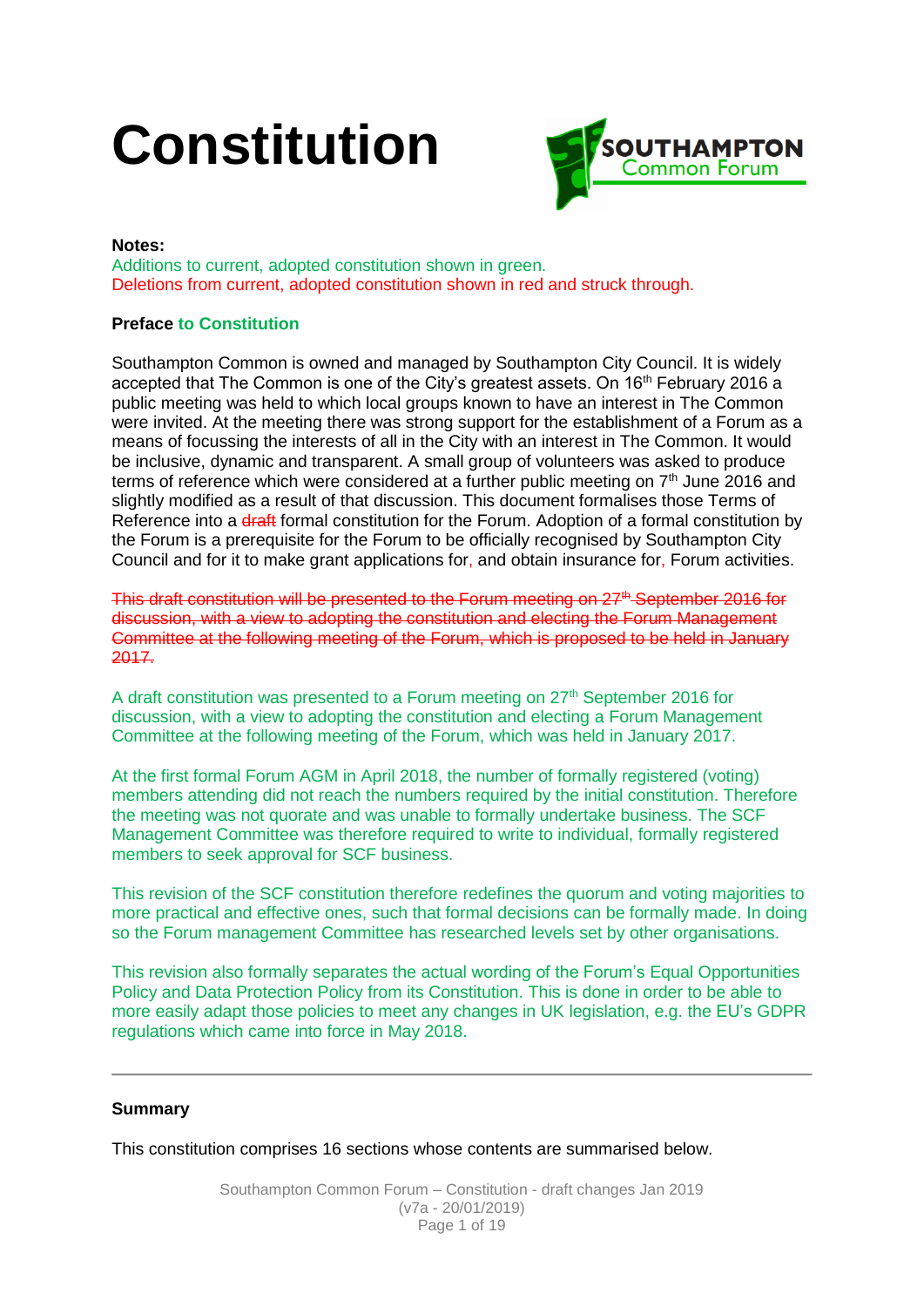# **1. Name**

Our formal name (Southampton Common Forum), to be used to identify the Forum on grant applications, for bank account purposes and the such like.

# **2. Geographical Area of Interest**

The geographic area with which the Forum will concern itself – the entire Common and Southampton Old Cemetery.

# **3. Aim and Objectives**

The formal terms of reference for the Forum - what we aim to do, and how we will do it

# **4. Membership, Voting Rights and Subscriptions**

Who can join the Forum (essentially any group or individual over the age of 18 with an interest in matters relating to The Common), who has a vote at meetings (a representative from each group and also any individual member) and how decisions are reached (by majority vote of both groups and individuals).

What subscriptions can be used for and how they are set and managed.

# **5. Officers and Management Committee**

How the forum will be managed for the benefit of its members, how many people will be involved, what their responsibilities will be, how they are elected and how long they can serve for.

#### **6. Forum Meetings, Annual General Meeting (AGMs) and Extraordinary General Meetings (EGMs)**

How often the Forum will meet (at least twice a year), how these meetings are advertised and organised and how decisions will be made at those meetings.

# **7. Accounts**

How the Treasurer will look after any funds awarded, or donated, to the Forum.

# **8. Funding**

How we will raise money to do projects agreed by the Forum.

# **9. Insurance**

The Forum will hold appropriate insurance to cover its activities and events.

# **10. Notices and Communication**

How the Forum Management Committee will communicate with Forum members, supporters and with the wider public

# **11. External Relations**

As the Forum develops, it may be necessary to join other, wider groups with similar interests, this allows us to do so.

# **12. Amendments**

As the Forum develops and external circumstances and UK legislation change, it may be necessary to change the constitution to reflect those changes. This section defines how changes will be made.

# **13. Dissolution**

If the Common Forum decides to cease operations, how that will be done.

# **14. Data Protection**

In order to communicate with Forum Members and supporters, the Management Committee needs to hold an electronic database of member contact details, interests and other personal information supplied by individual members and supporters that member. This section states that the Forum will have a Data Protection Policy. The actual Data Protection Policy is separate to the Constitution in order to more easily adapt it to reflect any changes in UK legislation.

# **15. Equal Opportunities Statement**

In order to be recognised by Council, the Forum is we are required to have an equal opportunities policy. This section simply says that we will have one. The actual Equal Opportunities Statement is separate to the Constitution in order to more easily adapt it to reflect any changes in UK legislation.

# **16. Adoption and Revision of the Constitution**

Southampton Common Forum – Constitution - draft changes Jan 2019 (v7a - 20/01/2019) Page 2 of 19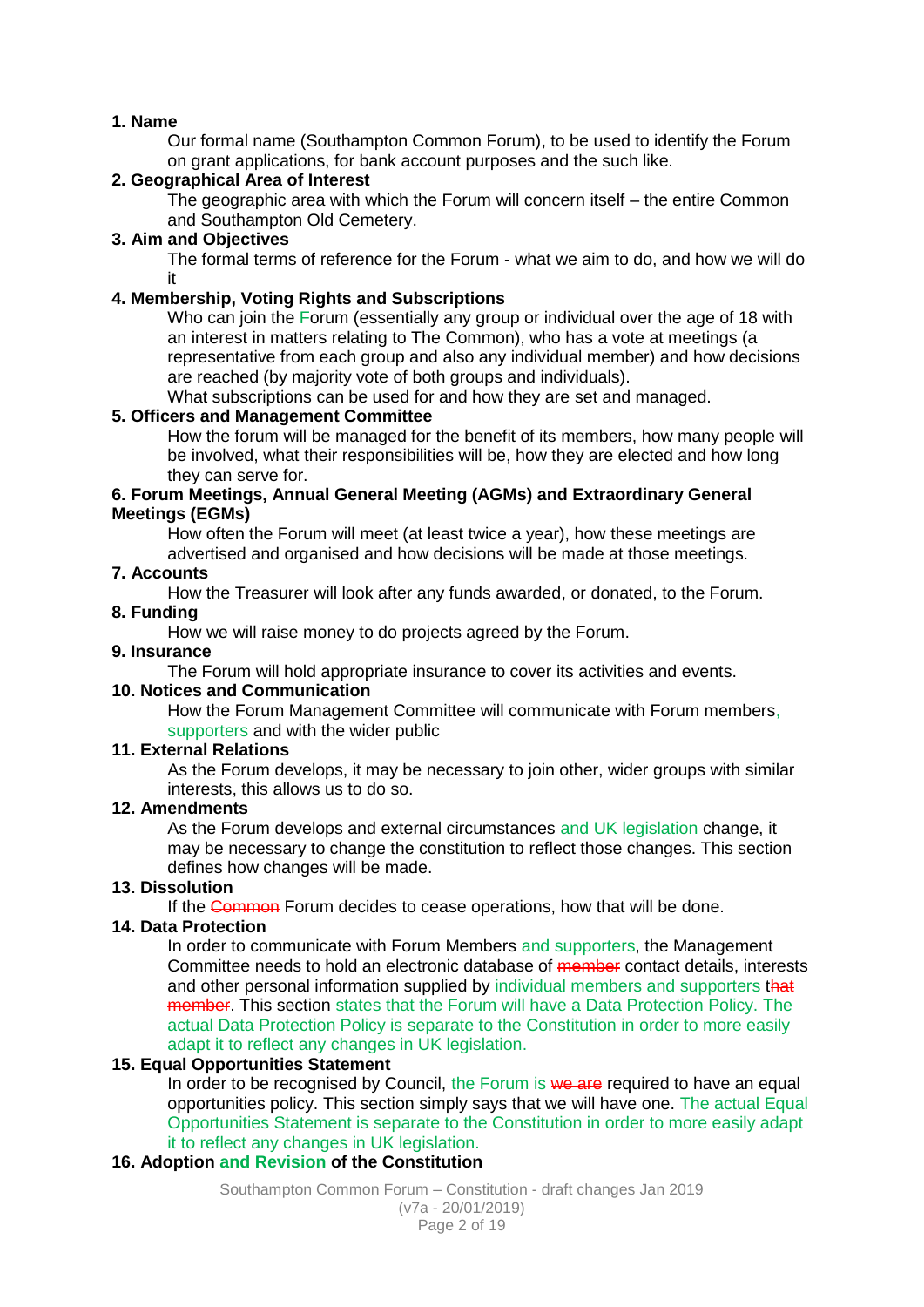When the constitution is formally adopted, all members of the elected Forum Management Committee sign here to confirm that they will adhere to the Constitution. Each successive member of the Forum Management Committee is also required to sign the constitution when elected or co-opted. If the constitution is revised, adoption of the revised constitution is also recorded here

#### **Appendix 1 - Southampton Common Forum - Data Protection Policy**

The actual wording of our Data Protection Policy defines how we may store and use any contact details, interests and other personal information that you have supplied to us – essentially we will only ever use it for Forum business and never give it to any third party unless required to do so by law. It also defines your rights to access, modify or remove the personal information which you have supplied to us.

#### **Appendix 2 - Southampton Common Forum - Equal Opportunities Policy**

The actual wording of our Equal Opportunities Policy, committing us to ensuring equal opportunities for volunteers and all those participating in the activities, management and coordination of SCF. The Policy also defines how we will achieve this.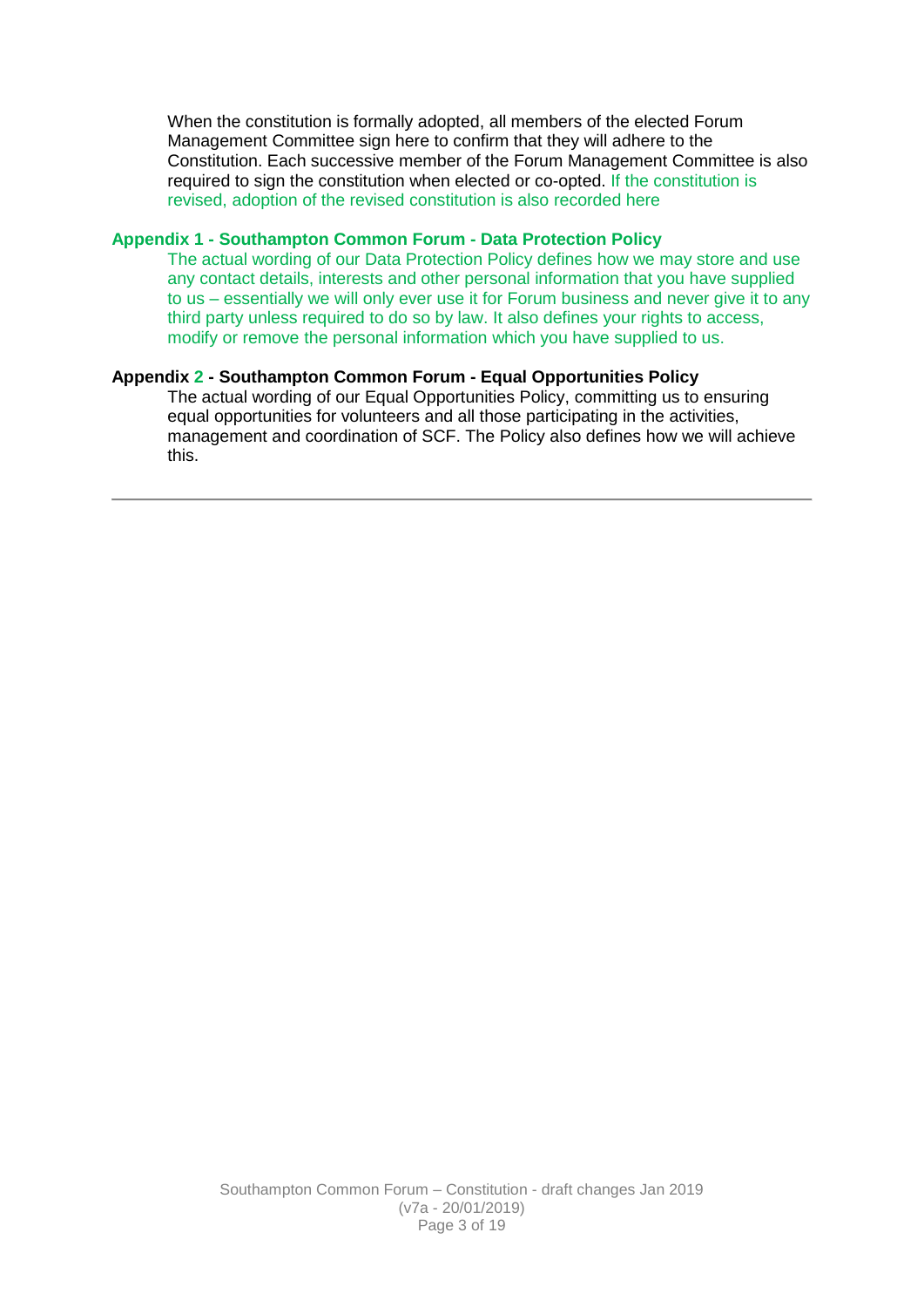# **Constitution: Southampton Common Forum**

# **1. Name**

The group shall be called Southampton Common Forum (SCF, 'the Forum').

# **2. Geographical Area of Interest**

The geographical area of interest comprises the public open space owned by Southampton City Council and known as The Common / Southampton Common, designated as parks or pleasure grounds within the meaning of the Public Health Acts by Section 87 of the Southampton Corporation Act 1910 and formally registered as Common land under section 4 of the Commons Registration Act 1965. The area of interest also includes the grounds and site of The Cowherds Public House, The Hawthorns Urban Wildlife Centre (previously Southampton Zoo) and Southampton Old Cemetery, none of which is legally included in the registered Common although these areas lie within it.

The area of interest is bordered approximately by Hill Lane (W), Burgess Road (N), Northlands Road (S) and Westbourne Crescent / Highfield Road / Furzedown Road / University of Southampton Highfield Campus (E). The Avenue (A33) runs north-south through The Common; the area of The Common to its east being referred to as "Little Common".

# **3. Aim and Objectives**

# **3.1 Aim**

To be a focal point for issues affecting The Common for everyone who uses, enjoys or appreciates it.

# **3.2 Objectives**

- 1. To see that all those with an interest are **informed** of any issues that may affect The Common.
- 2. To give all those with an interest a means of **influencing** and contributing to those issues.

The nature of the Forum's response will depend on the issue under consideration. In some cases the Forum will respond as a collective voice. In other cases, the Forum will encourage discussion and debate in order to help its associated groups and others to provide their own, informed and reasoned responses. It will not be possible for all Forum members and supporters to be of one view on every issue. Membership of the Forum will not constrain the ability and freedom of

its members to hold and express varying / conflicting views.

3. To work alongside the landowner, Southampton City Council, to contribute towards the **positive management** of The Common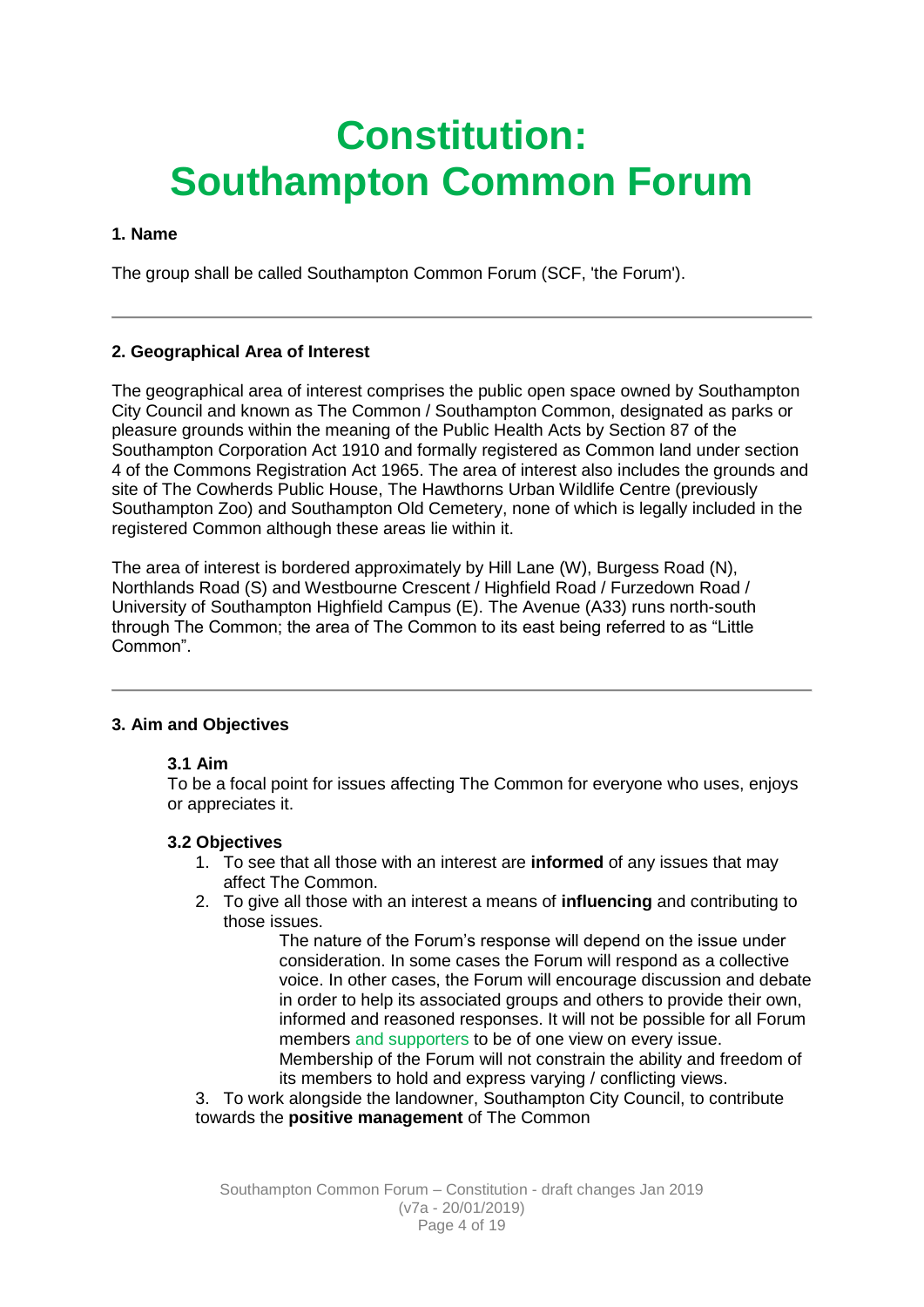This includes contributing to and/or taking the lead in preparing and keeping up to date a management plan for The Common, to be adopted by the City Council in partnership with other stakeholders.

4. To raise **awareness** of The Common and its benefits to the City.

5. To take **any other appropriate action** consistent with the aim of the Forum including, if necessary, to lobby and bring pressure to bear to ensure that The Common is managed and maintained primarily as a recreational resource for the benefit of all sections of the community, as its legal status requires.

To achieve the aim and objectives SCF will:

- adopt a formal constitution and management structure.
- coordinate and cooperate with the local authority, other statutory authorities, voluntary organisations, charities and individuals where they have aims and objectives similar to those of the Forum.
- involve local residents associations, community groups, businesses, enterprises, charities and individuals in the aims through publicity, consultation, engagement and volunteering opportunities and by holding meetings and social events.
- open and maintain a bank account, raise specific funds, and invite and receive contributions and subscriptions, where appropriate, to finance Forum activities and projects.
- operate a www site (www.southamptoncommon.org) and a facebook page (www.facebook.com/SouthamptonCommonForum/) and, if appropriate, other "social network" sites for general communication with members and interested parties and for promotional purposes.
- hold an Annual General Meeting (AGM)
- do all other lawful things as are considered necessary to further the aims.

# **4. Membership, Voting Rights and Subscriptions**

It is hoped that as wide and diverse a range of organised groups and individuals as possible with an interest in The Common will be associated with the Forum. These include, but are not limited to:

**Groups**: local residents' associations, local "Friends of …" groups, North Southampton Community Forum, Southampton Commons and Parks Protection Society, parkrun, promoters of events based on The Common (e.g. Common People, Let's Rock Southampton, CRUK Race for Life etc.), local universities, colleges and schools, local businesses, enterprises and charities, fitness and orienteering groups, natural history groups, etc. etc.

**Individuals**: walkers (including dog walkers and those using The Common as a commuting route), joggers, cyclists, anglers, picnicers, photographers, etc. etc.. Any bona fide interest group or individual can ask to join the Forum.

One of the Forum's most important aims, and biggest challenges, will be to identify and involve people with an interest in the Common who are not part of any existing group.

Membership of SCF shall be open to any group of individuals or individual over the age of eighteen interested in furthering the aims of the Forum.

The following membership categories shall exist

group - for formally-constituted groups and other organised, interested groups.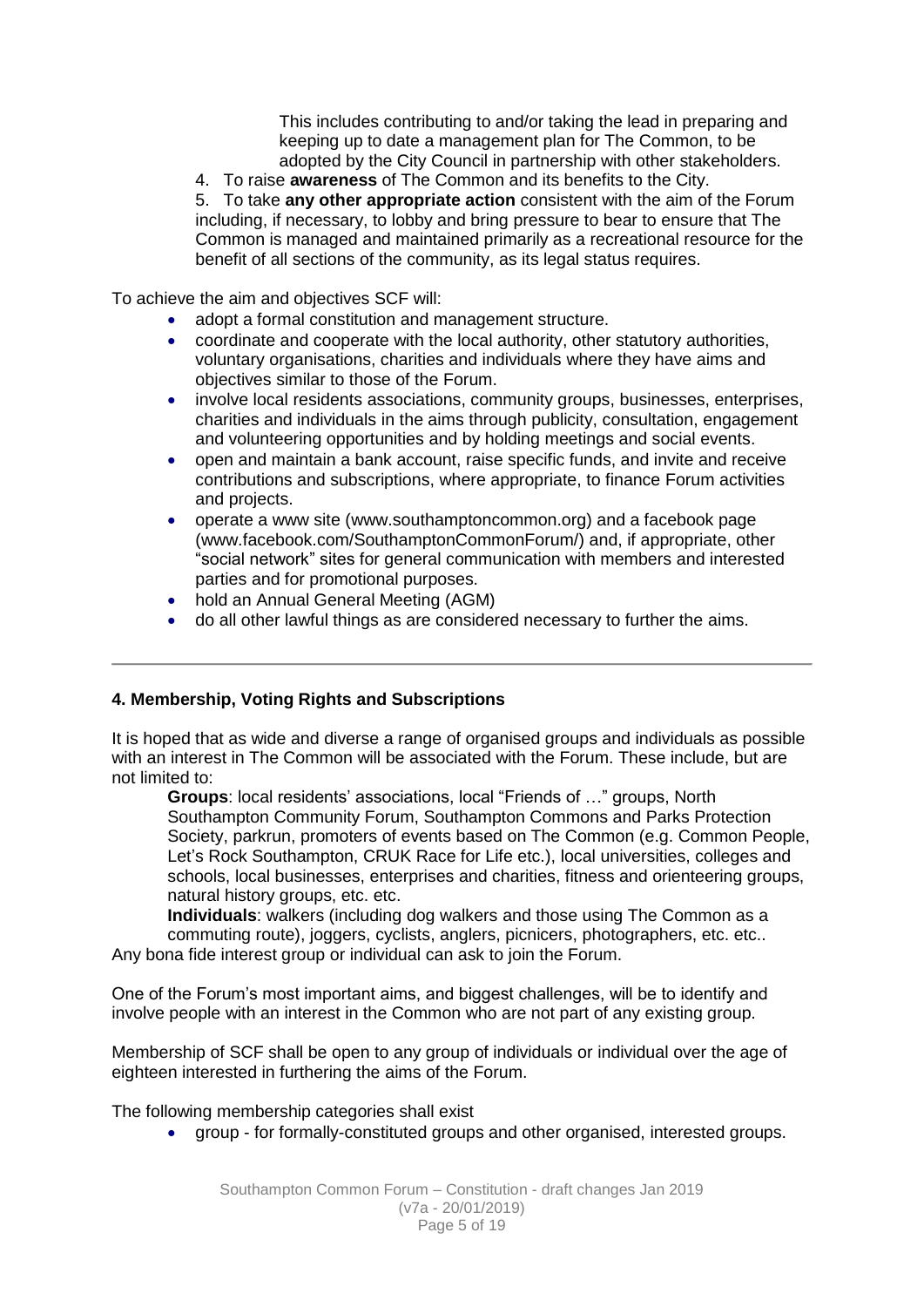individual – any individual with an interest in The Common is welcome to join and participate in the Forum, irrespective of whether they belong a formal group represented on the forum.

Membership is registered through completion of a membership form.

Voting Rights:

• For the purposes of (a) adopting this Constitution and of (b) electing each member of the initial Forum Management Committee, each person present at the meeting at which these matters shall be decided  $(17<sup>th</sup>$  January 2017) shall vote individually.

Thereafter:

- Each member group shall have a single vote on Forum matters and shall (1) nominate an individual from within the group to be the voting member on its behalf, and (2) inform The Management Committee of that nomination.. A register of voting members shall be maintained by the Management Committee.
- Each individual member of the Forum shall also have a vote.
- In determining the outcome of any vote, the result will need to be supported by a simple majority of votes of group voting members present and a simple majority of votes of individual members present. If this condition is not satisfied, then the Forum will record that it was unable to reach a concensus on that matter.
- If it becomes clear to the Forum that multiple, individual members are following a singular, joint and specific agenda, they shall be required to register as a group with a single voting representative.

# Membership is registered through completion of a membership form.

Subscriptions may be levied in order to raise funds for Forum projects and events and to fund Forum meetings, operations and publicity.

An annual subscription may be proposed by the Management Committee.

Any annual subscription rate will be determined at each AGM and voted upon, with a majority ruling of registered Members present and entitled to vote.

The rates of subscription shall only be altered by consent of the majority of registered members present and entitled to vote at the AGM.

If subscription fees are levied, the subscription year shall run from 1st January - pro-rata subscription for groups joining during the subscription year will be set at one tenth of the annual rate for each full or part month remaining.

The Management Committee may, at its discretion, enter into reciprocal agreements with other groups with shared objectives such that each is a 'member' of the other but no subscription payments are made.

Membership / Registration is terminated:

- if the member dies
- or if it is a group, it ceases to exist
- or if the member resigns by written or email notice to the Secretary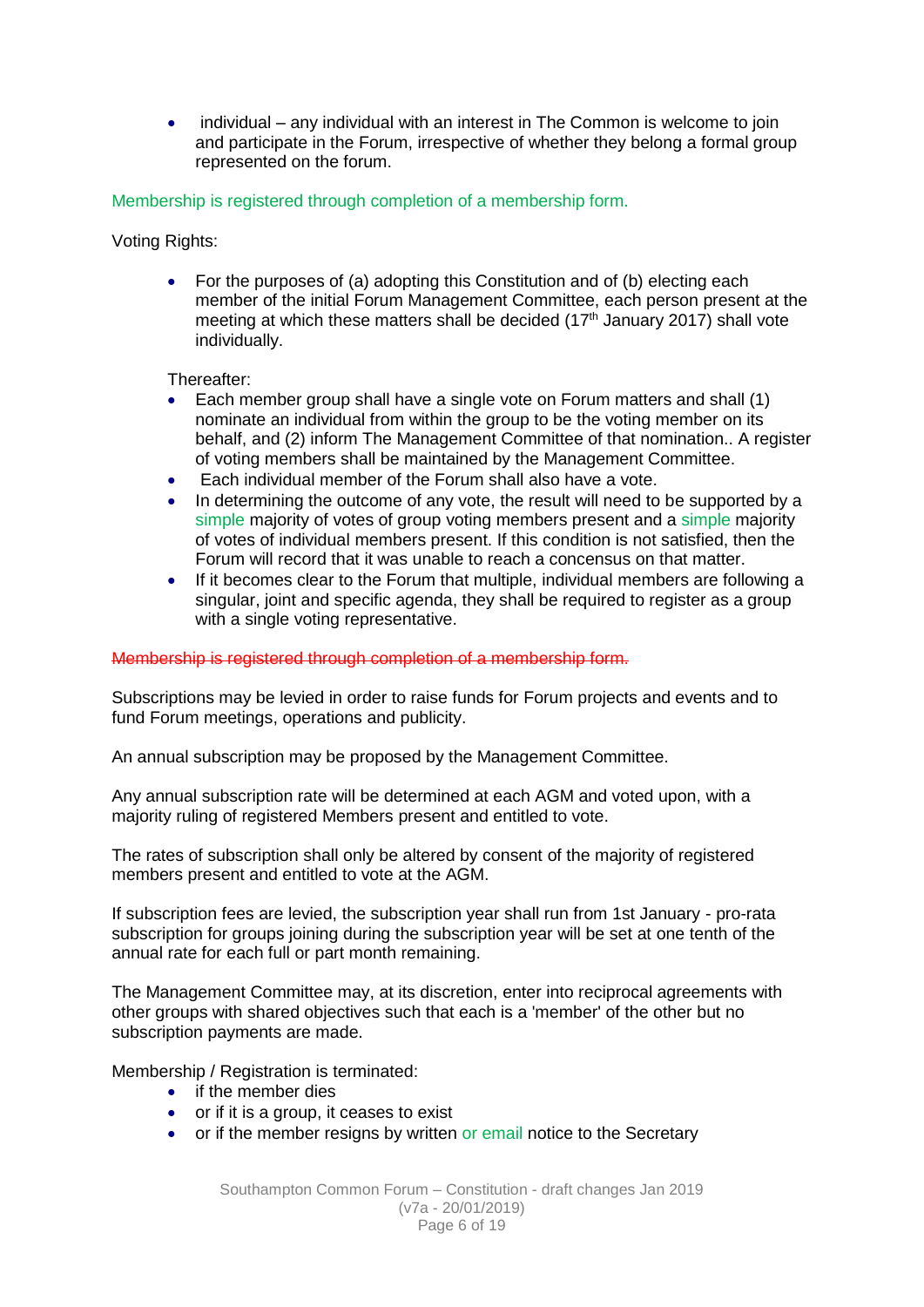or, if subscriptions are levied, if his / her / its subscription is not paid in full within three months of the due date.

# **5. Officers and Management Committee**

In order to:

- arrange, host and report Forum meetings
- coordinate action on Forum decisions
- organise Forum project activities
- submit grant applications on behalf of the Forum
- undertake other fundraising for Forum projects
- formally represent the Forum at other meetings
- research and notify Forum member of current issues
- maintain Forum social media
- help prepare a management plan for The Common
- undertake any other function considered necessary for Forum administration

the Forum will be coordinated by a Management Committee.

The Forum Management Committee shall manage the Forum on behalf of its members and supporters.

The Forum's Management Committee will comprise (1) a group of elected officers (2) up to 4 6 other elected members of the Forum.

- The Officers of SCF shall normally consist of a Chair, Vice Chair, Secretary and Treasurer. each of whom may serve for a term of up to three years, commencing at the Annual General Meeting (AGM) at which they are elected, after which the post shall be eligible for re-election. Officers may stand for re-election.
- Up to four six other members of the wider Forum, chosen annually by majority vote of The Forum at its AGM, shall comprise the other members of the Forum Management Committee ("ordinary members"). These ordinary Committee members may stand for re-election. Ordinary members of the Forum Management Committee may undertake specific and designated roles and responsibilities at the request of the Committee Officers (e.g. communications (web and social media), development plan coordination research and drafting, event organisation, fund raising, publicity, liaison, grant application development, chair of working group etc.).

Nominations for the election of Officers of the Forum Management committee shall be made in writing to the Secretary no later than seven days before the AGM in order to allow nominations to be publicised. Nominations for Officers shall be supported by a proposer and a seconder and the consent of the nominee must first have been obtained.

Nominations for the election of ordinary members of the Forum Management Committee can be made either in writing to the Secretary (preferably no later than seven days before the AGM) or may be made at the AGM itself (i.e. no prior notification is required). Members of the Forum seeking election as ordinary members of the Forum Management Committee can self-nominate (in which case only a seconder is also needed). If not by self-nomination, nominations for these positions shall be supported by a proposer and a seconder and the consent of the nominee must first have been obtained.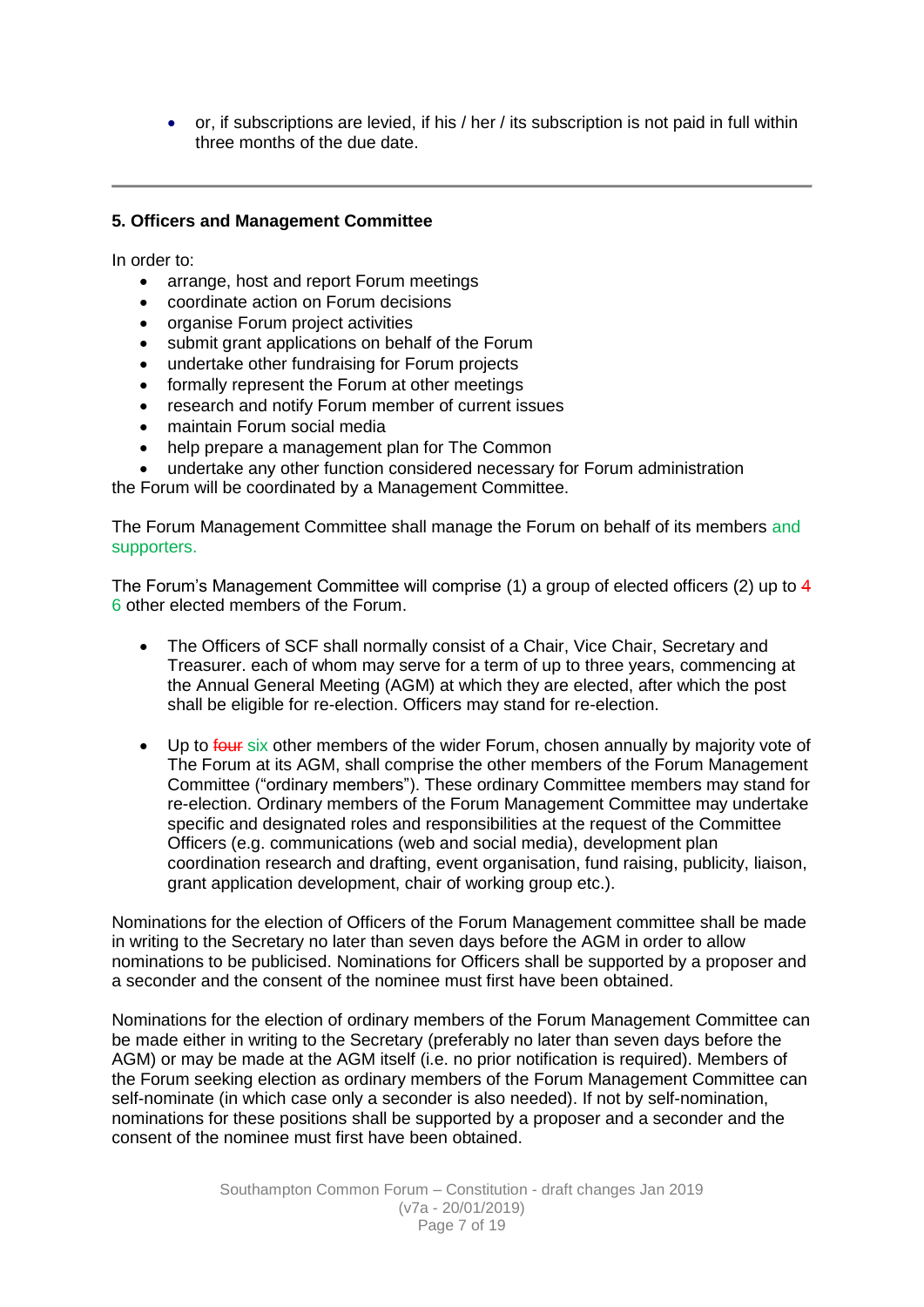The election of Officers shall be completed prior to the election of ordinary members.

The Forum Management Committee shall have the power to fill casual vacancies on the Committee by co-opting volunteers from the membership until the next AGM where the post will be eligible for election.

The Forum Management Committee shall have the power to convene specific working groups to undertake specific projects, activities, liaison and research. Each working group shall include at least one member of the Forum Management Committee and shall report to the Chair of the Forum Management Committee. Working groups shall be regulated by, and dissolved by, the Forum Management Committee.

The Forum Management Committee shall have the power to co-opt further members (who shall attend in an advisory and non-voting capacity).

The Forum Management Committee shall meet as frequently as deemed necessary for managing the Forum (usually at least bi-monthly). The Secretary shall give Forum Management Committee members not less than fourteen days notice of each meeting. The quorum shall comprise one-half of the voting members of the Management Committee and, excepting exceptional circumstances, include the Chair.

Any registered member of the Forum is entitled to ask for relevant business to be discussed under "Any Other Business" at the next scheduled Forum Management Committee meeting.

The names of Officers and Committee Members, and a means of contact, shall be publicised on the Forum's www site.

The Committee shall maintain minutes of all Committee meetings, which, excepting reserved matters, shall be made available to members on request. On the Forum's www site within a reasonable time frame.

#### **6. Forum Meetings, Annual General Meeting (AGMs) and Extraordinary General Meetings (EGMs)**

The Forum itself will meet at least twice a year. These will be open, public meetings and one of these Forum meetings will also include the AGM.

Meetings will be advertised on the Forum's www site and facebook page and by email to registered Forum members and supporters who have notified the Secretary of a current and valid email address.

The AGM will receive reports and accounts from the Forum Management Committee and elect Officers (if elections are due) and ordinary members of the Forum Management Committee for the relevant periods.

Under exceptional circumstances an AGM may be postponed and rescheduled for not later than fifteen months after the previous AGM.

Extraordinary General Meetings (EGM) shall be held at the request of a simple majority of the Forum Management Committee, or at the written request of ten or more registered voting Members (whose subscriptions are fully paid up if subscriptions are levied) or one tenth of the registered Forum membership (whose subscriptions are fully paid up if subscriptions are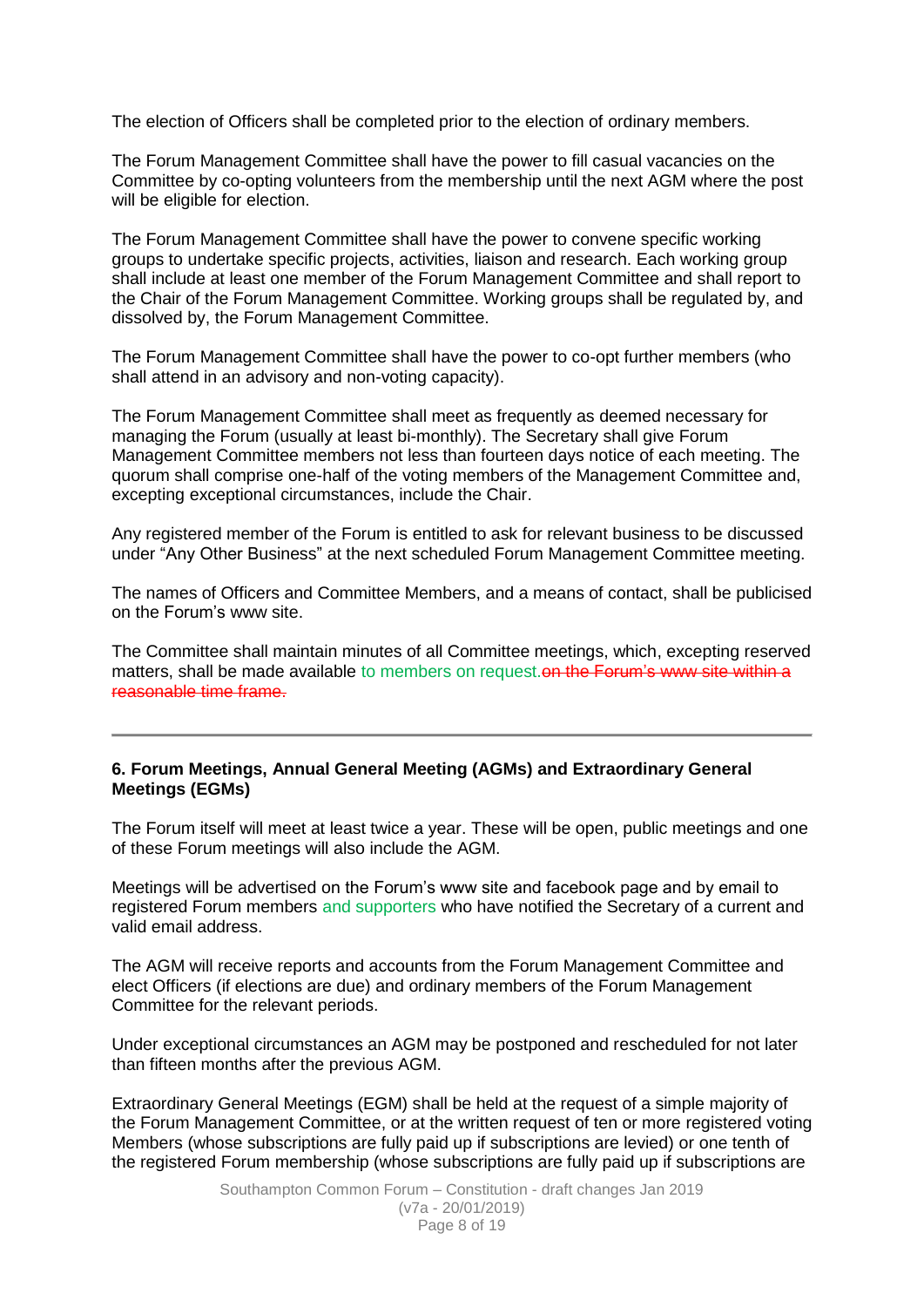levied), whichever is the greater. Any request to hold an EGM received from a registered Member will be posted on the Forum's www site and facebook page to notify other registered Members and a period of up to 5 days will be allowed for the required number of written requests to be received.

The Committee shall give the Forum no less than twenty one days' notice of any general meeting or AGM and no less than seven days notice of any EGM and of any special motions to be discussed, (from the date on which sufficient requests to hold the EGM have been received),. Notice shall be given on the Forum's www site, facebook page and by email to all registered members and supporters who have notified the Secretary of a current and valid email address.

A minimum of half the Forum Management Committee and ten percent half of the registered Forum membership shall constitute a quorum for an AGM or EGM.

Matters of policy may be debated from time to time at AGMs and EGMs at the request of a proposer and seconder who are both registered members of the Forum. Decisions shall be made by simple majority vote of those members present and eligible to vote. In the event of a tied vote the Chair of the meeting shall have the casting vote in addition to any other vote he or she may have.

# **7. Accounts**

Accounts shall be kept by the Forum's elected Treasurer and each individual receipt and payment recorded, including details of the provider (unless anonymous donation) and recipient.

Accounts shall be available for inspection by any registered member on giving of reasonable notice to the Forum's treasurer.

Accounts shall be submitted for inspection and approval by the registered members at each AGM.

Accounts will be independently examined if the level of financial activity is considered by the Forum Management Committee to be sufficient to make this action prudent.

The Committee shall, out of the funds of the forum, pay all proper expenses of administration, development, and management of the Forum. After the payment of each such expense, and the setting aside of a reserve if deemed necessary, the remaining funds shall be applied by the Forum Management Committee to further the aims of the Forum.

Cheque payments from forum funds shall require the signatures of at least two unrelated Management Committee Officers.

#### **8. Funding**

The Forum shall have the power to raise funds by means of contributions, legacies, grants, subscriptions and fundraising by lawful means.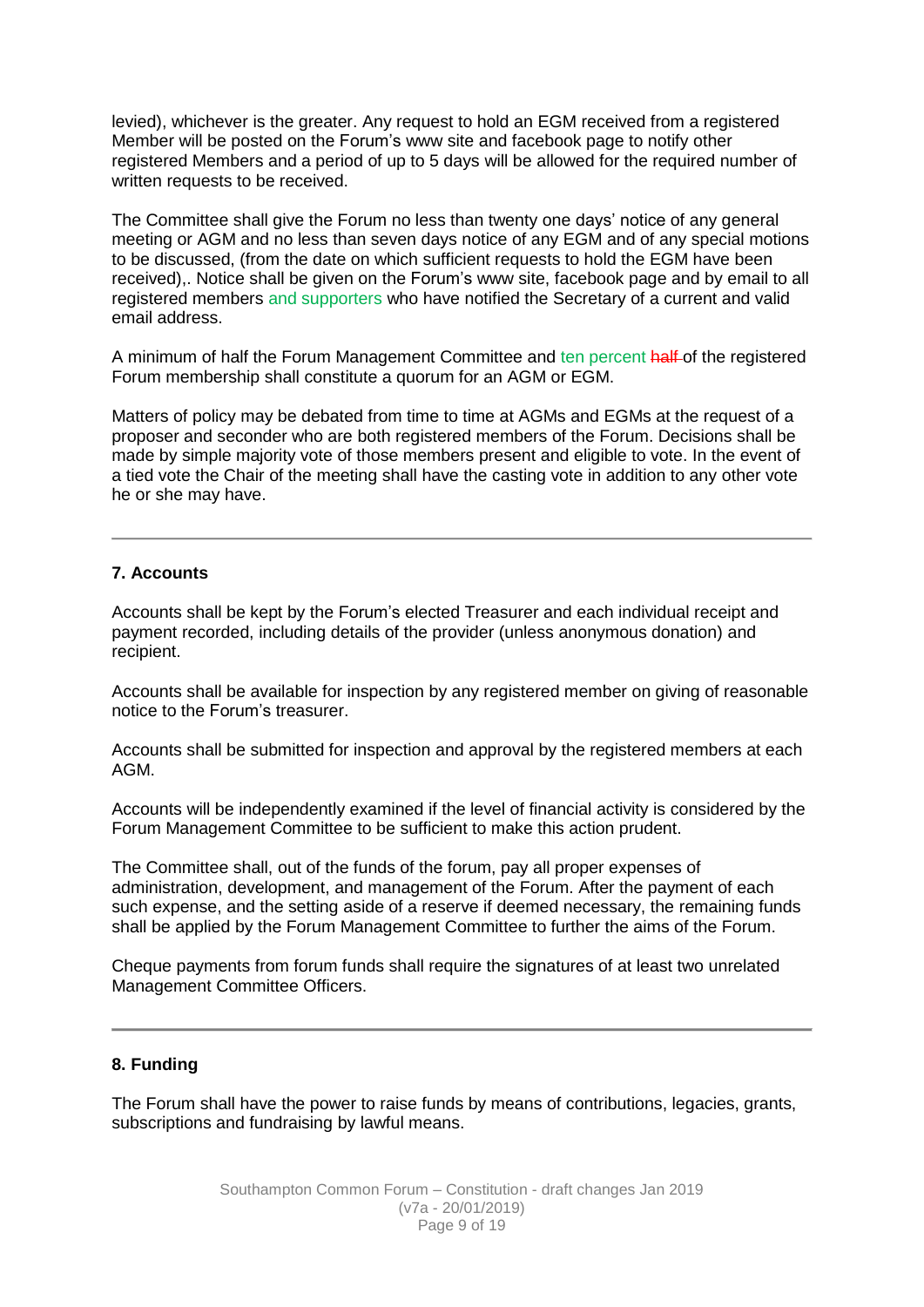All funds and property of the Forum shall be used solely to promote its aims as detailed in this Constitution.

No funds of the Forum shall be paid or transferred directly or indirectly by way of profit or wage to any member of the Forum.

#### **9. Insurance**

The Forum shall obtain and maintain sufficient and appropriate liability insurance in respect of risks to its members and for injuries to third parties and damage to property arising from any activities and events organised by the Forum.

#### **10. Notices and Communication**

The Forum will operate a www site (www.southamptoncommon.org) and a facebook page (www.facebook.com/SouthamptonCommonForum/) and, if appropriate, other "social network" sites for general communication with members and interested parties and for promotional purposes.

Any formal notice required by this Constitution shall be given via electronic communication on the Forum's www site and facebook page and by email to any registered member or supporter who has notified the Secretary of a current and valid email address.

Any notice shall be deemed to have been given three days after it was sent.

Any registered member present in person at any meeting shall be deemed to have received notice of the meeting and of the purposes for which it was called.

#### **11. External Relations**

At appropriate times the Forum may need to formally link with, register with or join other local and national groups and organisations with shared purposes or interests, such as the Open Spaces Society.

#### **12. Amendments**

This Constitution may be amended by a two-thirds simple majority of registered voting members present at an AGM or EGM of the Forum, provided that (1) not less than twenty one days notice of the proposed amendment has been given to all registered members (in the case of an AGM) or 7 days' notice (in the case of an EGM) and (2) that said AGM or EGM is quorate.

#### **13. Dissolution**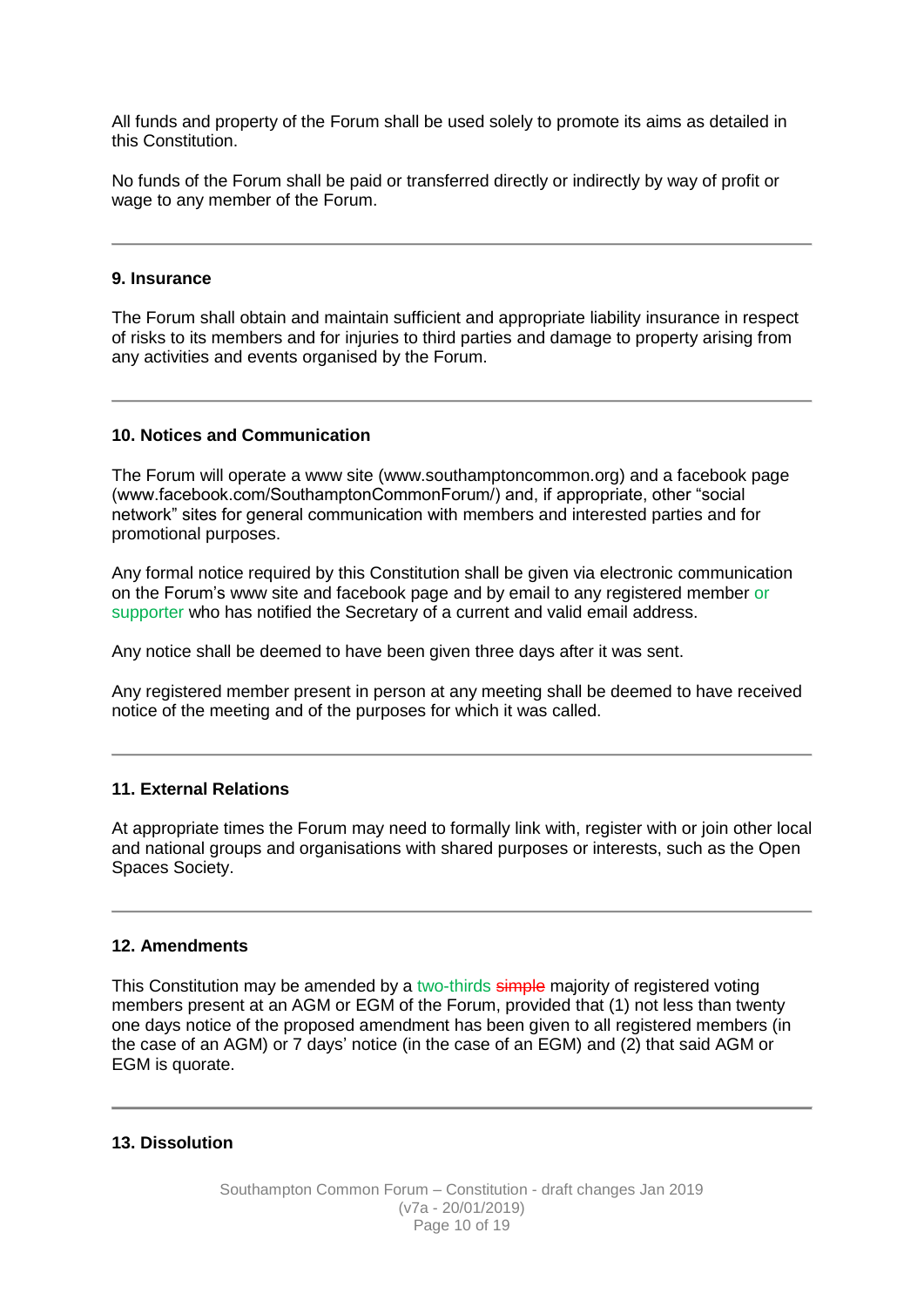The Forum may be dissolved by the combination of a two-thirds majority of registered members present and entitled to vote at an AGM or EGM of the Forum and a two-thirds majority of the Forum Management Committee, provided that not less than twenty eight days' notice of the proposed winding up has been given to all registered members and that said meeting is quorate.

Any assets shall be returned to their providers, should they require it, else shall be passed to another group / groups with similar aims (to be decided by those present at the winding up meeting).

#### **14. Data Protection**

The Forum Management Committee shall operate a Data Protection Policy The wording of this policy shall stand separate to the Constitution in order to facilitate revisions required by changes to legislation. A copy of the Data Protection Policy is appended to this Constitution as Appendix 1.

The Forum Management Committee will maintain an electronic database of personal information relating to its members solely for the purposes of Forum administration. This may include any information which that member supplies to us for the purpose, including (but not limited to); name, address, email address, telephone number(s), relevant interests and skill sets.

These data shall remain private to the Forum and shall not be shared with any third party.

For the purposes of the Data Protection Act 1998, the Forum Secretary shall be responsible for the security of member information and for compliance with relevant Data Protection legislation.

All email correspondence to the membership shall be by blind copy.

# **15. Equal Opportunities Statement**

The Forum Management Committee shall endeavour to ensure that the Forum membership is broad, transparent and inclusive, reflecting the diversity of Common users and interest groups.

There shall be no discrimination on the basis of any legally protected characteristic. **gender,** age, nationality, disability, race, religion, sexual orientation or alignment.

The Management Committee shall operate maintain an Equal Opportunities Policy. which shall be available from its www site. The wording of this policy shall stand separate to the Constitution in order to facilitate revisions required by changes to legislation. A copy of the Equal Opportunities Policy is appended to this Constitution as Appendix 2.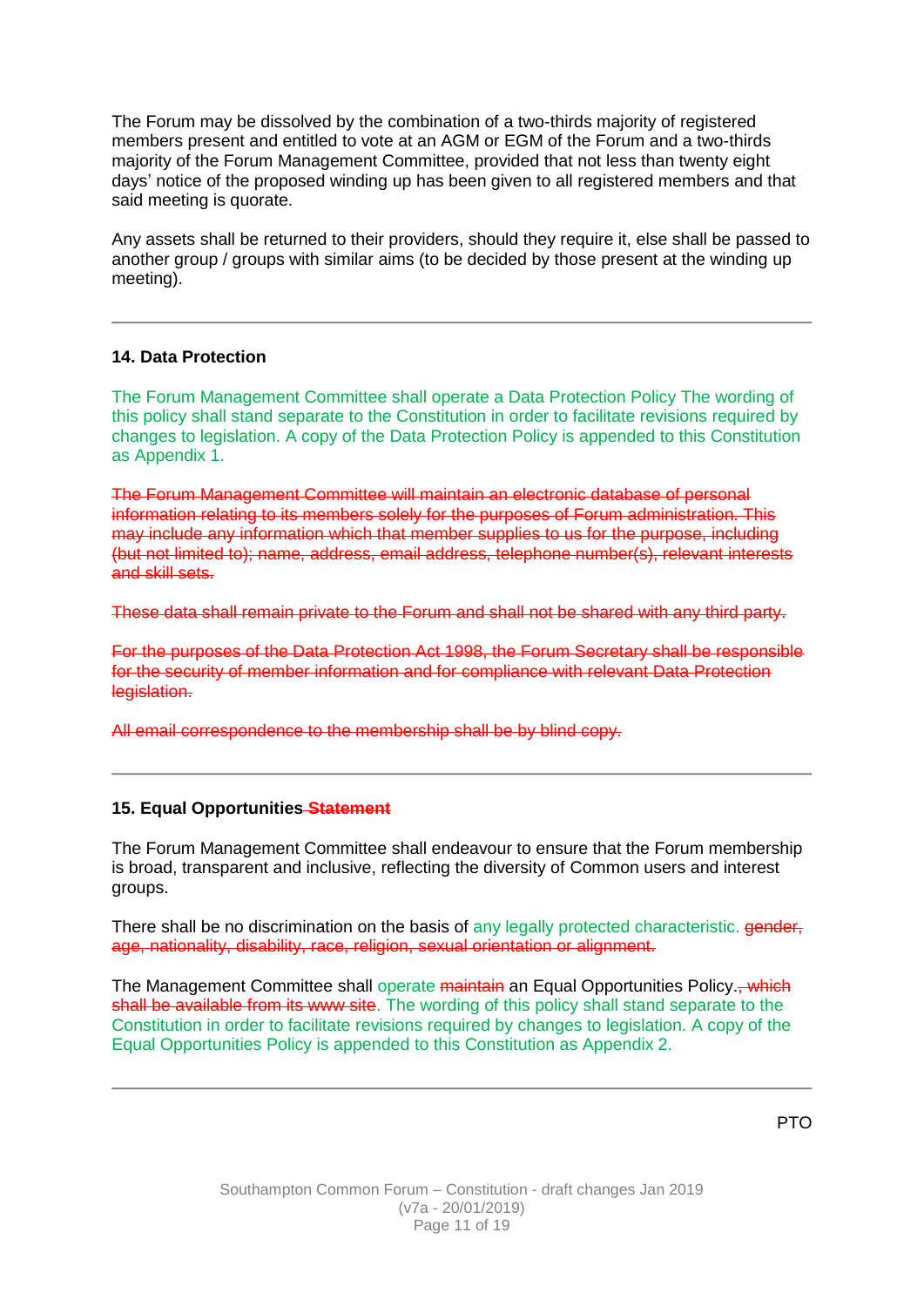# **16. Adoption and Revision of the Constitution**

This revised Constitution was adopted as the Constitution of The Southampton Common Forum at its 2019 Annual General Meeting on 26<sup>th</sup> February 2019 where the following persons were formally elected as Officers and Ordinary Members of the Forum Management Committee.

| <b>Position</b>           | <b>Sign</b> | <b>Print</b> |
|---------------------------|-------------|--------------|
| Chair                     |             |              |
| no election required,     |             |              |
| year 3 of 3 year term     |             |              |
| <b>Vice Chair</b>         |             |              |
| previously vacant post    |             |              |
| Secretary                 |             |              |
| no election required,     |             |              |
| year 3 of 3 year term     |             |              |
| Treasurer                 |             |              |
| no election required,     |             |              |
| year 3 of 3 year term     |             |              |
| <b>Committee Member 1</b> |             |              |
|                           |             |              |
|                           |             |              |
| <b>Committee Member 2</b> |             |              |
|                           |             |              |
|                           |             |              |
| <b>Committee Member 3</b> |             |              |
|                           |             |              |
|                           |             |              |
| <b>Committee Member 4</b> |             |              |
|                           |             |              |
|                           |             |              |
| <b>Committee Member 5</b> |             |              |
|                           |             |              |
|                           |             |              |
| <b>Committee Member 6</b> |             |              |
|                           |             |              |
|                           |             |              |
| Date:                     |             |              |
|                           |             |              |
|                           |             |              |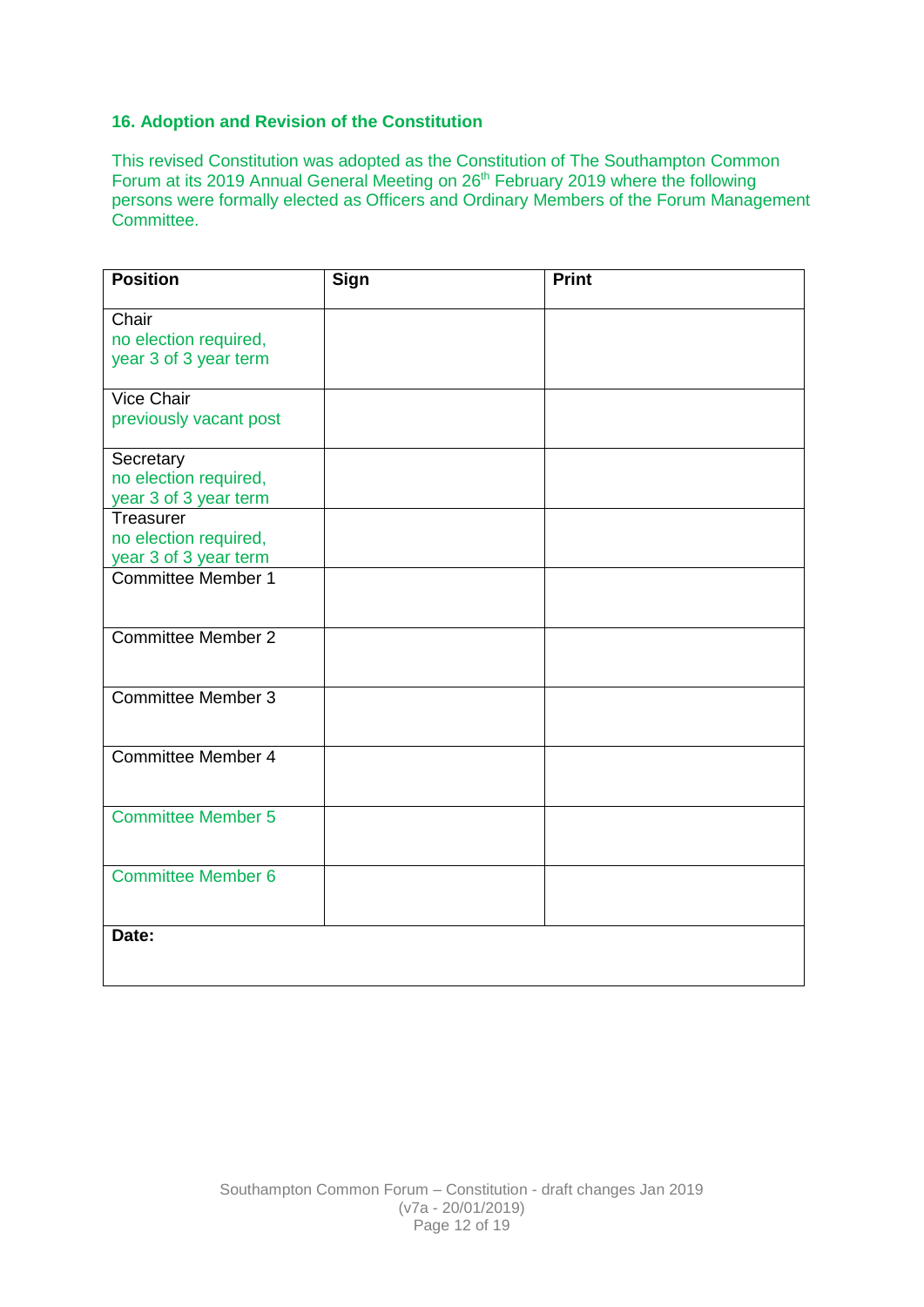# **Successive Management Committee Members to sign here**

| <b>Sign</b> | <b>Print</b> | <b>Date</b> |
|-------------|--------------|-------------|
|             |              |             |
|             |              |             |
|             |              |             |
|             |              |             |
|             |              |             |
|             |              |             |
|             |              |             |
|             |              |             |
|             |              |             |
|             |              |             |
|             |              |             |
|             |              |             |
|             |              |             |
|             |              |             |
|             |              |             |
|             |              |             |
|             |              |             |
|             |              |             |
|             |              |             |
|             |              |             |
|             |              |             |
|             |              |             |
|             |              |             |
|             |              |             |
|             |              |             |
|             |              |             |
|             |              |             |
|             |              |             |
|             |              |             |
|             |              |             |
|             |              |             |
|             |              |             |
|             |              |             |
|             |              |             |
|             |              |             |

Southampton Common Forum – Constitution - draft changes Jan 2019 (v7a - 20/01/2019) Page 13 of 19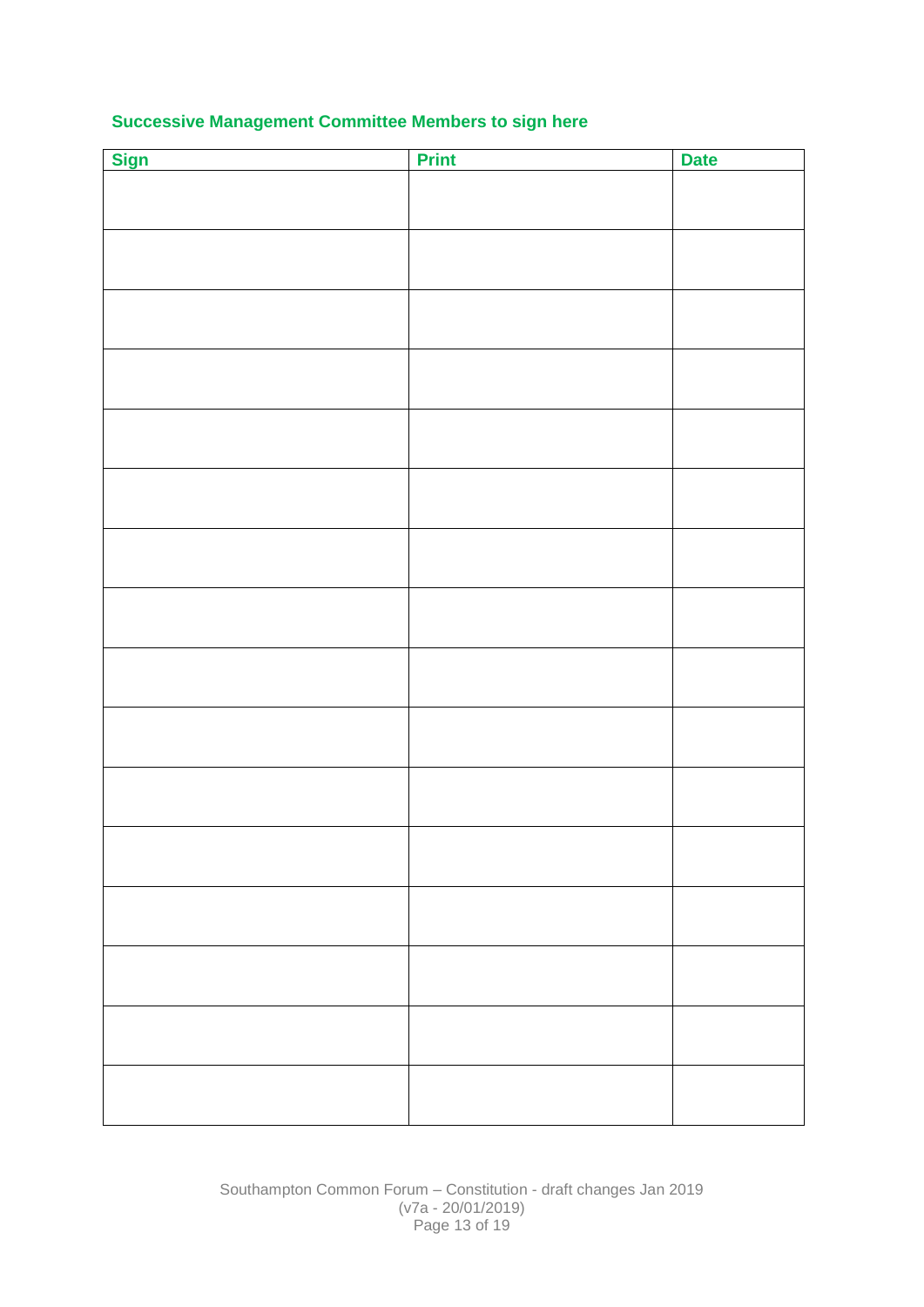# **Appendix 1: Southampton Common Forum (SCF) - Data Protection Policy / Privacy Notice v2 (January 2019)**

# **Southampton Common Forum Data Protection Policy**

The Constitution of Southampton Common Forum (Section 14) requires it to operate a Data Protection Policy. This policy stands independent of the Constitution in order to facilitate any necessary rewording to reflect changes in UK legislation.

The policy is based on current UK legislation; the Data Protection Act 2018 (the UK's implementation of the EU General Data Protection Regulation (GDPR) https://www.gov.uk/data-protection).

The Management Committee of the Southampton Common Forum will maintain a database of personal information related to individual members and supporters who have supplied their data to the Forum and consented to the Forum holding and using that data for Forum administration purposes (including a membership database) and for keeping members and supporters updated and informed.

Southampton Common Forum takes your privacy seriously. We are a "controller" of the personal information that you provide to us and this Data Protection Policy and its accompanying Privacy Notice set out how, why and for how long we will use your personal data, as well as who it is shared with. It also explains your legal rights as a data subject and how to exercise them.

The key principles underlying the Forum's Data Protection Policy and its accompanying Privacy Notice are that:

- data is captured and maintained in a secure manner
- individuals are made fully aware of what data is captured and what it will be used for
- explicit consent is given by the individual for the Forum to hold data
- data is updated regularly and accurately
- data is limited to what the Forum needs
- data is used only for the purpose for which it is collected for
- data is used for "marketing" purposes only if the individual has given the Forum consent to keep them informed
- data is only kept for as long as it is necessary
- an individual can request a copy of the data held at any time and this must be provided and updated / edited / deleted as that individual requests

How we operate these principles is detailed in the Forum's Privacy Notice.

# **Southampton Common Forum Privacy Notice**

Southampton Common Forum takes your privacy seriously. We are a "controller" of the personal information that you provide to us and this Data Protection Policy and its accompanying Privacy Notice set out how, why and for how long we will use your personal data, as well as who it is shared with. It also explains your legal rights as a data subject and how to exercise them.

# **(1) The types of data that we may hold**

Data held may include any information (electronic or paper) which that an individual member or supporter has voluntarily supplied to the Forum and consented to the Forum using for the

> Southampton Common Forum – Constitution - draft changes Jan 2019 (v7a - 20/01/2019) Page 14 of 19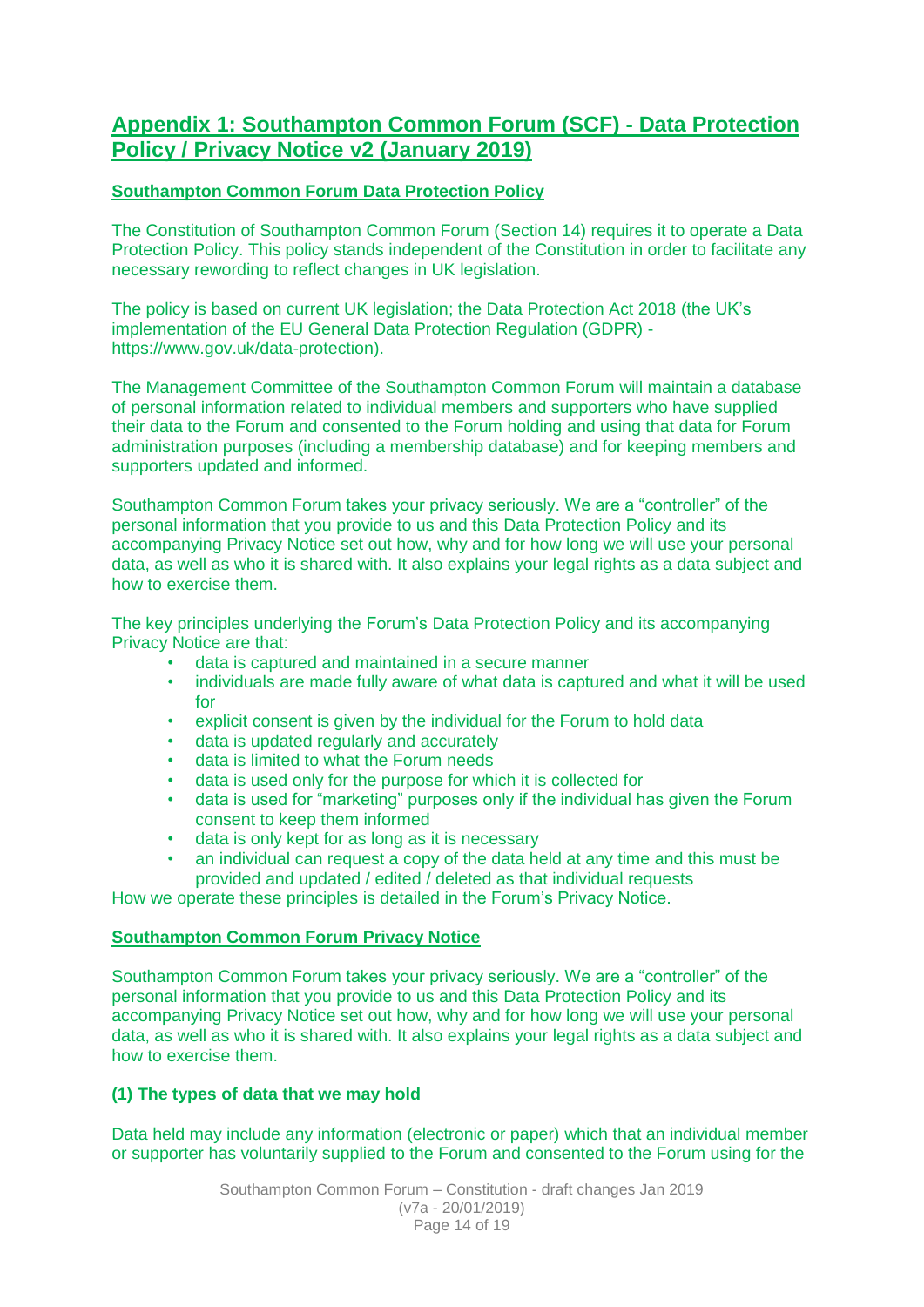purpose of Forum administration and communication, including (but not limited to); name, email address postcode, postal address, telephone number(s), relevant interests and skill sets.

#### **(2) How we use your personal data**

Personal data will be used solely for the purposes of Forum administration, analysis (e.g. demographics) and communication with members and supporters.

These data shall remain private to the Forum and shall not be shared with any third party except for:

(1) the purposes of email distribution of Forum updates and newsletters to members and supporters using a secure 3rd party facility (see section 3).

(2) where we might be required by UK legislation.to release specific information to the authorities for e.g. law enforcement purposes.

Where Southampton Common Forum hosts work parties and we ask volunteers to provide contact details for a friend or relative for emergency contact purposes, that data will be destroyed at the end of the work party.

#### **(3) Email correspondence and emailed newsletters**

Southampton Common Forum updates and newsletters will be sent to members and supporters who have supplied us with a valid email address for the purpose of keeping them updated. The Forum uses a secure online marketing / email distribution service to send these communications on its behalf.

Southampton Common Forum currently uses Mail Chimp (www.mailchimp.com) and supplies them with a list of email addresses to use for a specific mailing. Mail Chimp holds our data securely in compliance with GDPR. Its privacy policy can be viewed here: https://mailchimp.com/legal/privacy/.

Each email sent through Mail Chimp provides the recipient with the option to unsubscribe from all future mailings from the Forum at any time. Unsubscribed email addresses are held securely by Mail Chimp and used to screen lists of email addresses supplied by Southampton Common Forum and remove any unsubscribed ones before it compiles the recipient list for that mailing.

Individuals can also unsubscribe at any time by emailing the Forum secretary (secretary@southamptoncommonforum.org).

All other email correspondence from Southampton Common Forum to members and supporters shall be by blind copy.

# **(4) Data Security**

For the purposes of the Data Protection Act 1998, the Southampton Common Forum Secretary shall be responsible for the security of member information and for compliance with relevant data protection legislation.

# **(5) Your Rights**

Under the Data Protection Act 2018 and the EU General Data Protection Regulation you have rights to your data held by SCF. You have the right to:

> Southampton Common Forum – Constitution - draft changes Jan 2019 (v7a - 20/01/2019) Page 15 of 19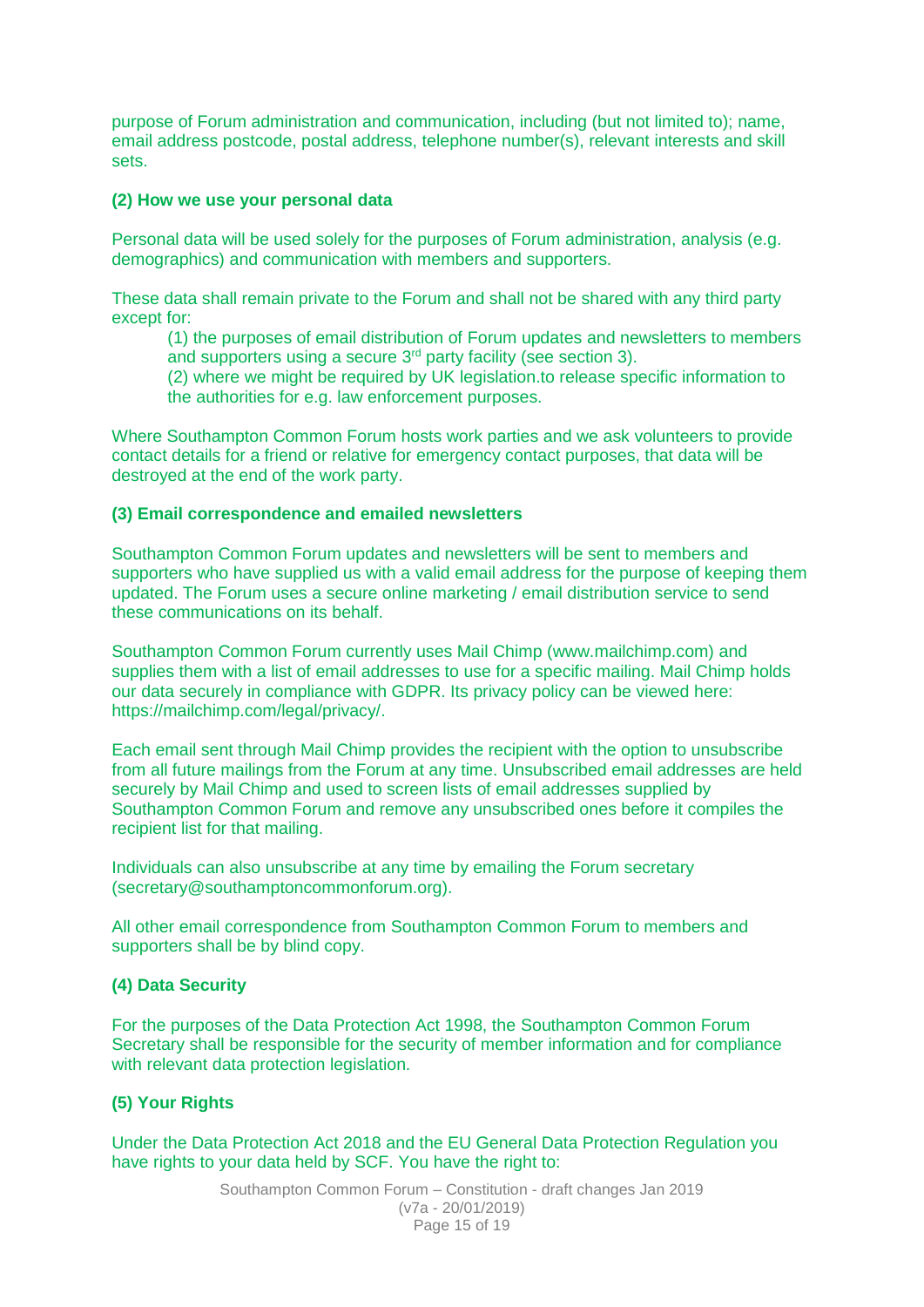- view any personal data relating to you that is held by the Forum
- have that data corrected, edited or deleted in full or in part
- opt out of receiving any further communication from the Forum

Please contact the Forum Secretary (secretary@southamptoncommonforum.org) with any enquiries you have about any data we hold for you

| <b>Policy Approved</b> | Signed:              |
|------------------------|----------------------|
| Date:                  | <b>Printed Name:</b> |
|                        | <b>Chair SCF</b>     |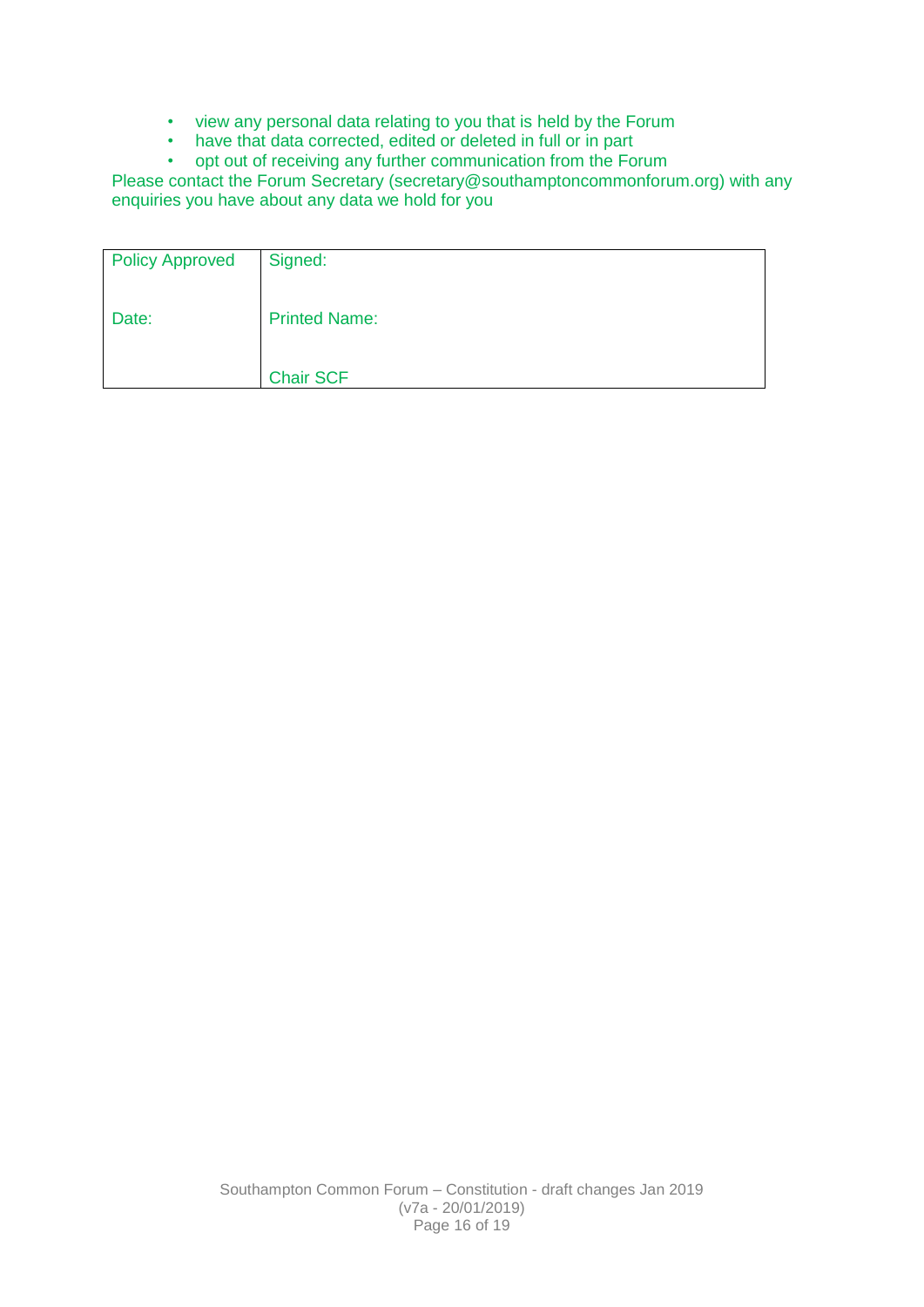# **Appendix 2: Southampton Common Forum (SCF) - Equal Opportunities Policy v2 (January 2019)**

The Constitution of SCF (Section 15) requires it to operate an Equal Opportunities Policy. This policy stands independent of the Constitution in order to facilitate any necessary rewording to reflect changes in UK legislation and reporting systems.

# **1. Principles**

The Equal Opportunities Policy of the Southampton Common Forum (SCF, the Forum) is designed to promote the Forum's aims and objectives, with equal treatment for all, regardless of the 9 protected characteristics defined by The Equality Act 2010 and its successors ( $\theta$  age, disability, gender reassignment, marriage and civil partnership, race, religion or belief, sex and sexual orientation pregnancy and maternity) and also with respect to the grounds of employment status and family unit composition.

This policy is concerned with ensuring equal opportunities for volunteers and all those participating in the activities, management and coordination of SCF.

It has due regard for the The Equality Act 2010: the main purpose of the Act is to unify the all the Acts and Regulations, which formed the basis of anti-discrimination law in Great Britain.

The Equality Act 2010 requires equal treatment in access to employment as well as private and public services, regardless of the protected characteristics of age, disability, gender reassignment, marriage and civil partnership, race, religion or belief, gender and sexual orientation. In the case of gender, there are special protections for pregnant women. However the Act allows transsexual people to be barred from gender-specific services if that is "*a proportionate means of achieving a legitimate aim*". ln the case of disability, employers and service providers are under a duty to make reasonable adjustments to their workplaces to overcome barriers experienced by disabled people. ln this regard, the Equality Act 2010 did not change the law.

# **2. Aims & Objectives**

1. That the membership and services of SCF are open to all those living within the area of benefit, without discrimination of any kind.

2. That access to activities associated with SCF are open to all those living within the City, without discrimination of any kind.

3. That SCF will aim to ensure that, wherever possible, developments and formal events on The Common will aim to accommodate the widest possible range of user groups, ages, abilities and activity levels.

# **3. Disabled Access**

All meetings and associated events staged by SCF will use facilities that, within reason, will be designed to provide facilities for disabled access.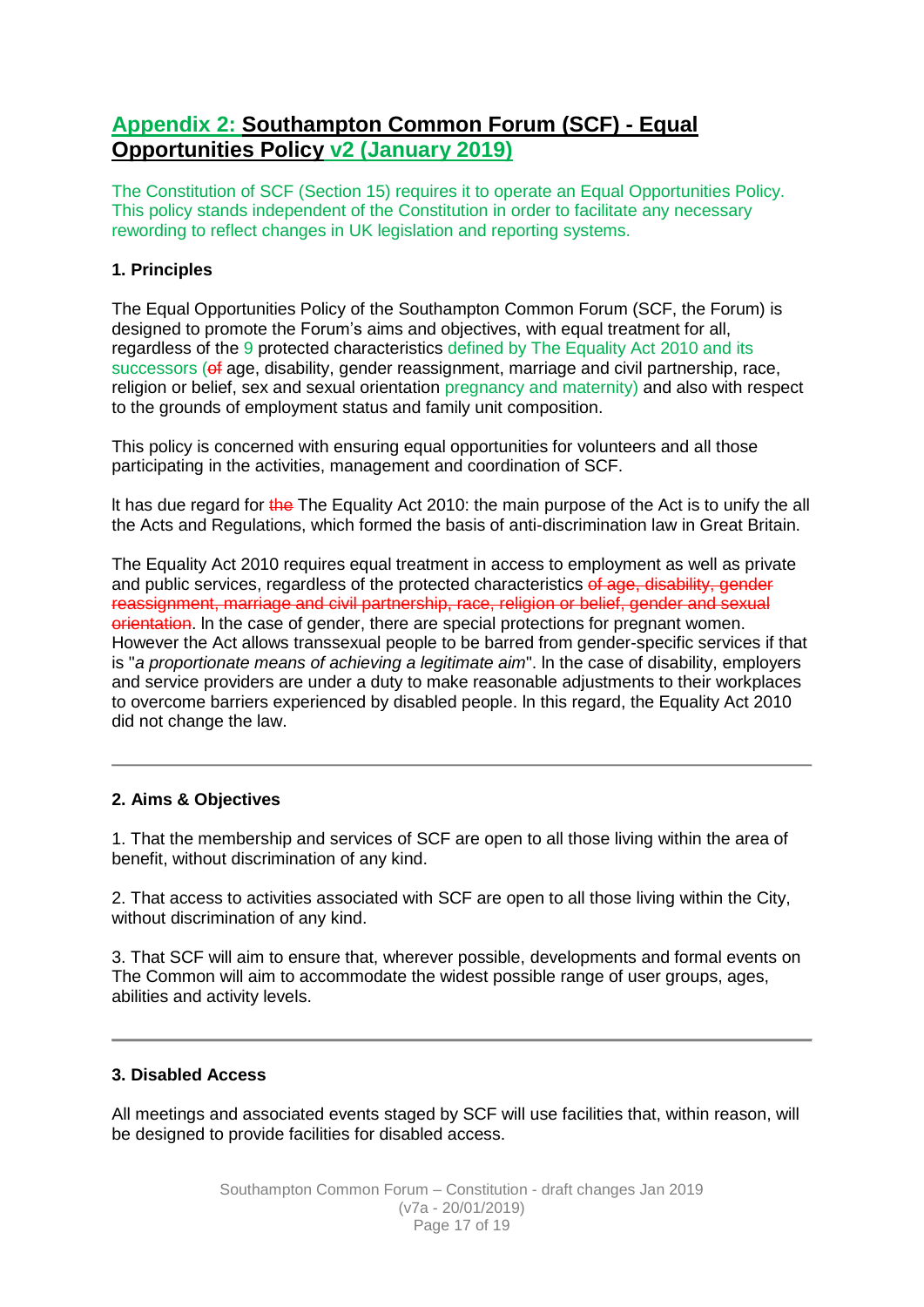# **4. Statement of Equal Opportunity**

SCF recognises that certain people or groups of people may be discriminated against, deliberately or otherwise. SCF is opposed to this and this policy is in place to ensure that this does not happen. This policy is set within the current legislative framework.

This Equal Opportunities Policy will be publicised on the Forum's www site (www.southamptoncommon.org) and Forum members will be expected to comply with and to implement this policy.

SCF is opposed to any form of discrimination on the grounds of any of the 9 protected characteristics of:

- Age
- **Disability**
- Gender reassignment
- Marriage and civil partnership
- Race
- Religion or belief
- Sex
- Sexual orientation
- Pregnancy and maternity

and also on the grounds of employment status and family unit composition.

We aim to provide fair and just treatment in all our activities and services to the community.

SCF aims to encourage cooperation from all individuals or associated groups in the implementation of this policy.

SCF will encourage and support people from under-represented groups in the community to participate in its activities and to contribute to its aims.

# **5. Harassment**

Action will be taken against those who commit any type of hate crime and harassment - for clarification of these words, please follow the link: http://wwwsouthampton.gov.uk/hatecrime https://www.southampton.gov.uk/people-places/community-safety/hate-crimeharassment.aspx

All forms of harassment, either against, or by, a volunteer will be dealt with promptly and sensitively.

Instances of harassment can be reported directly to the Police on. For emergencies where the victim or reporter is in danger) phone 999, for less urgent cases phone 101 or Crimestoppers on 0800 555 111 0845 045 45 45. Alternatively, there is a hate crime reporting number; 023 8083 4114.

# **6. Reporting.**